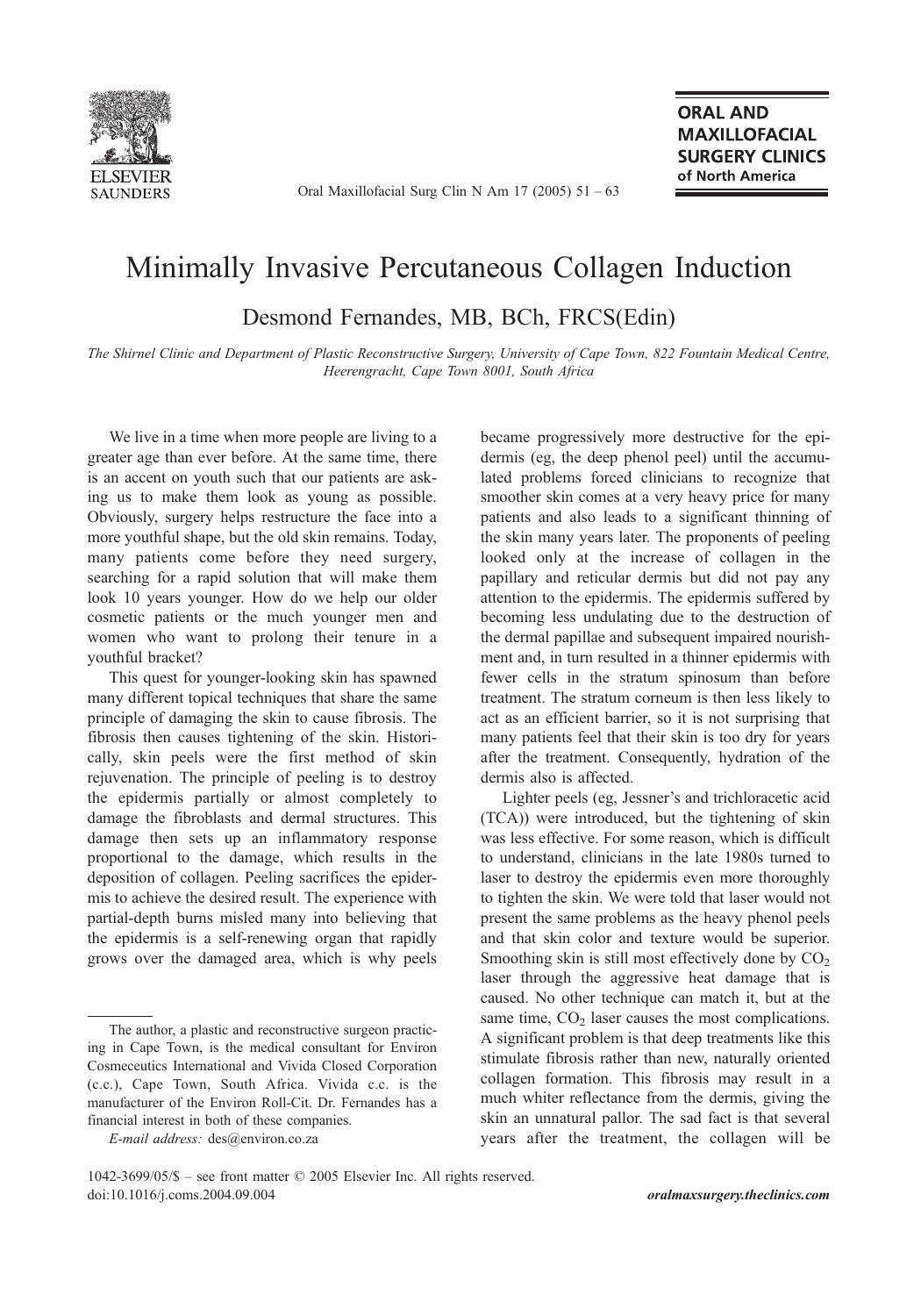<span id="page-1-0"></span>resorbed—as all scar collagen is—and fine wrinkles will start to show as a result of the thin epidermis with no dermal papillae. The impaired hydration of the skin means that it is not as plump as it could be and can look atrophic due to this excessive destruction.

Why destroy the epidermis to make the skin smoother? The epidermis is an extremely complex, highly specialized organ. It may be only 0.2 mm thick but it is our sole protection from the environment. We should never damage the epidermis unless the risk of leaving the epidermis intact is greater than the risk of removing it. Wrinkles are hardly a good excuse to destroy this wonderfully complex interface that we have with the world. Whatever we do, we should try to ensure that the basic normal architecture of the skin is never altered. To rejuvenate facial skin and really look young, we need a perfect epidermis with natural dermal papillae, good hydration, normal color, and normal resilience.

The problem with most treatments that are used is that only the face can successfully be treated. In addition, if the result after one treatment is inadequate, then a repeated treatment cannot easily be done. Clinicians have concentrated on rejuvenating the face, with the result that we get patients with a younger-looking face but with older hands, arms, and trunk. We need to treat not only the face but the hands, arms, trunk, and legs. Laser, however, has extremely limited indications for areas other than the face. Laser treatment is not real rejuvenation and will not satisfy patients who are looking for a more complete rejuvenation.

This article is devoted to a technique that lends itself to treatment of the face and the body to achieve collagen induction. Although this technique may seem new, we have had centuries of experience with



Fig. 1. Needling the face for refining wrinkles using the special tool designed for PCI.



Fig. 2. Histologic section of skin showing puncture sites where the needle has penetrated (arrows) and generally divided cells from each other rather than cutting through the cells. The tracts are curved, reflecting the path of the needle as it rolls into and then out of the skin. The holes are about four cells wide and will heal rapidly. Note that the epidermis and particularly the stratum corneum is intact except for these tiny holes (hematoxylin-eosin, original magnification  $\times$  40).

the technique of tattooing, but in this case, there is no pigment used. There are now a growing number of clinicians who believe that we can get closer to our patients' dreams of rejuvenation by pricking skin with needles to get percutaneous collagen induction (PCI).

## Principles of the needling technique

Orentreich and Orentreich [\[1\]](#page-12-0) described ''subcision'' as a way of building up connective tissue beneath retracted scars and wrinkles. The author [\[2\],](#page-12-0) simultaneously and independently, used a similar technique to treat the upper lip by sticking a 15-gauge needle into the skin and then tunneling under the wrinkles in various directions, parallel to the skin surface. The lip wrinkles were improved in many cases, but the problem was that bleeding caused severe and unacceptable bruising, which sometimes resulted in hard nodules. Camirand and Doucet [\[3\]](#page-12-0) treated scars with a tattoo gun to ''needle abrade'' them. Although this technique can be used on extensive areas, it is laboriously slow and the holes in the epidermis are too close and too shallow. These techniques work because the needles break old collagen strands in the most superficial layer of the dermis that tether scars or wrinkles. It is presumed that this process promotes removal of damaged collagen and induces more collagen immediately under the epidermis. The author believes that the standard technique of tattooing is too superficial to give good effects for thicker scars or for stimulating collage-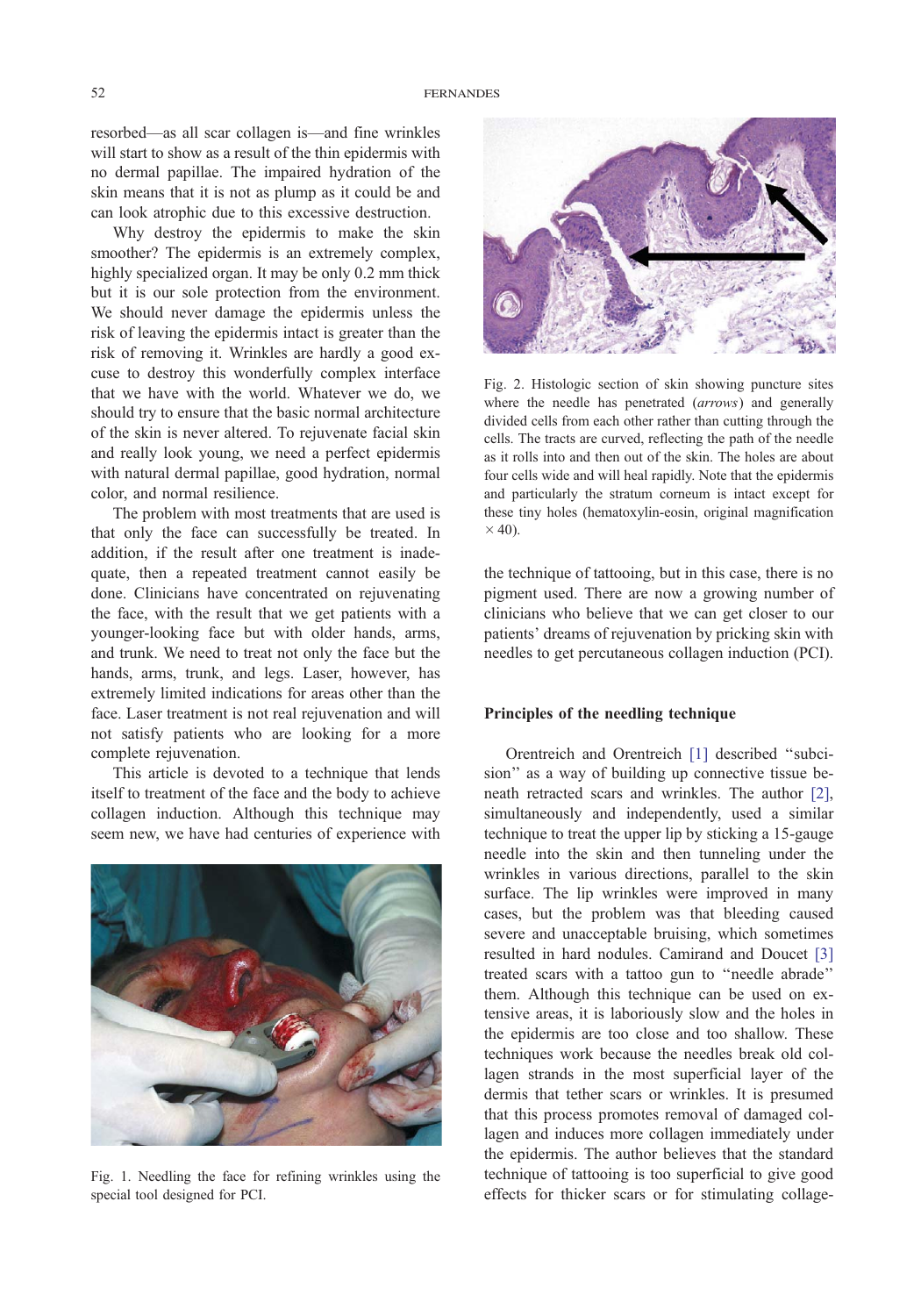<span id="page-2-0"></span>

Fig. 3. Histologic section shows that the needle tract penetrates to a depth of about 1.5 to 2 mm through the papillary dermis into the reticular dermis (hematoxylineosin, original magnification  $\times$  40).

nosis in the reticular dermis. Needles need to penetrate relatively deeply to stimulate the production of elastin fibers oriented from the deep layers of the dermis to the surface. Based on these principles, the author designed a special tool for PCI [\[4\]](#page-12-0) ([Fig. 1\)](#page-1-0).

#### Indications for needling

## Indications for percutaneous collagen induction

- 1. To restore skin tightness in the early stages of facial aging. This procedure is relatively minor and can safely be recommended. Some patients who are worried about cosmetic surgery may be satisfied with simple PCI. The neck, arms, abdomen, thighs, and areas between the breasts and buttocks also can be treated. Upper-lip creases can respond very well to needling (Figs.  $2-4$ ) but may give an even better result when combined with fat grafts.
- 2. Fine wrinkles are an excellent indication for needling of the skin.
- 3. Acne scarring—the skin becomes thicker and the results are superior to dermabrasion.
- 4. To tighten skin after liposuction.
- 5. Stretch marks ([Fig. 5\)](#page-3-0).
- 6. Lax skin on the arms ([Fig. 6\)](#page-3-0) and abdomen ([Fig. 7\)](#page-4-0).
- 7. Scars—if they are white, then they can become more skin colored.

8. Hypertrophic burn scars—PCI can safely be used in children and may avoid procedures to release contractures.

Contraindications for percutaneous collagen induction

- 1. Patients who have not pretreated their skin with vitamin A.
- 2. Presence of skin cancers, warts, solar keratoses, or any skin infection. The needles may disseminate abnormal cells by implantation.
- 3. Active acne or herpes labialis infections in the face or impetigo lesions anywhere on the body.
- 4. Patients on any anticoagulant therapy like warfarin, heparin, and other oral anticoagulants. The presence of these drugs may cause excessive, uncontrolled bleeding. Patients previously on such treatment should have their coagulation status checked before the treatment to confirm that they have a normal clotting/ bleeding profile.
- 5. Many patients take aspirin daily for medical or health reasons. The aspirin should be stopped at least 3 days before the procedure.
- 6. Allergy to local anesthetic agents or general anesthesia. These patients should be assessed by a specialist anesthetist before treatment.
- 7. Patients on chemotherapy, high doses of corticosteroids, or radiotherapy.
- 8. Patients with uncontrolled diabetes mellitus.
- 9. Patients with an extremely rare but severe form of keloid scarring in which virtually every pinprick becomes a keloid. Patients often have keloids on the palms of the hands or soles of the feet.



Fig. 4. Appearance of the skin immediately after PCI. The skin has been cleaned thoroughly and areas of cyanosis can be seen.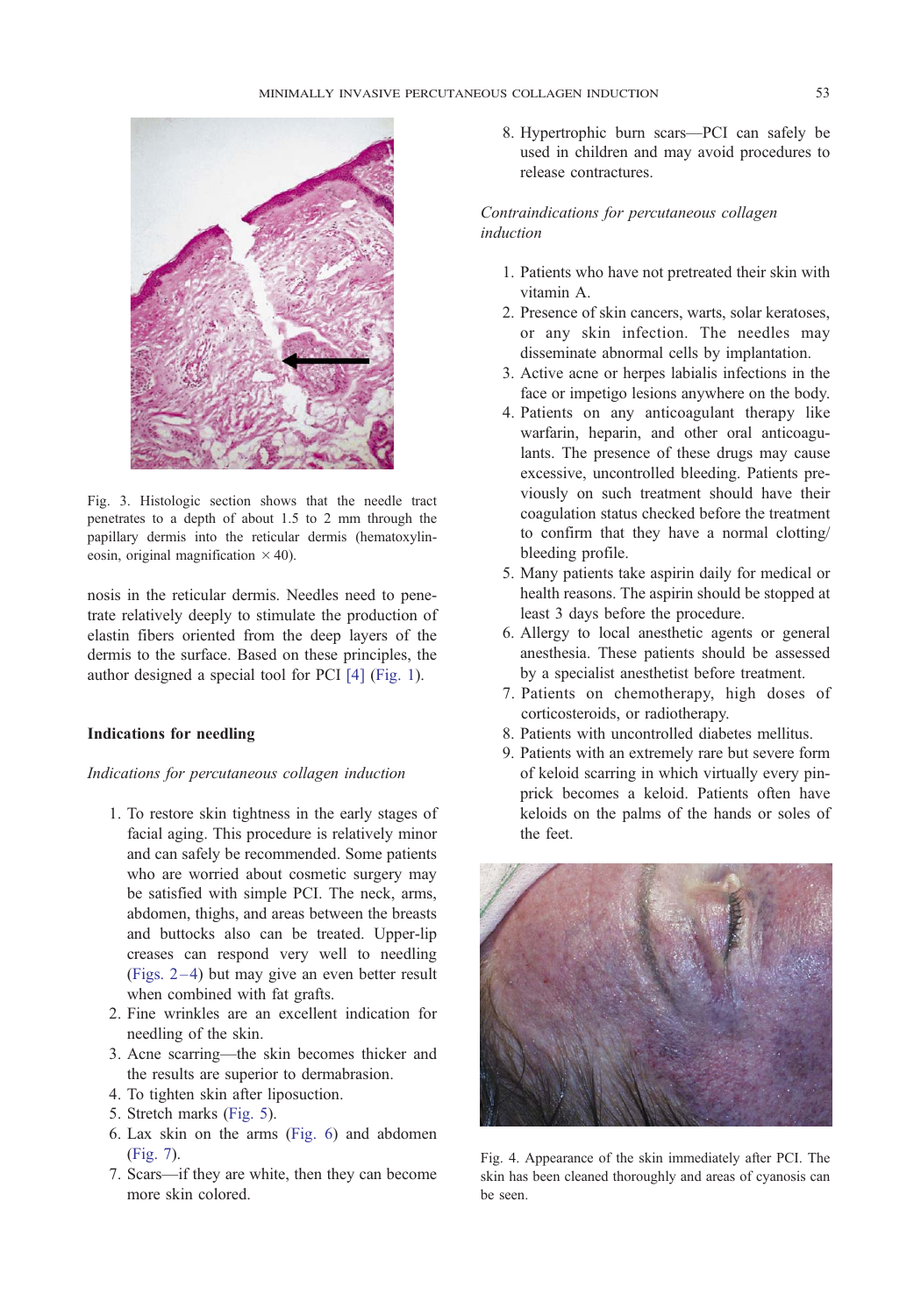<span id="page-3-0"></span>

Fig. 5. This slide illustrates the ease with which Indian ink passively penetrates the skin after needling. Skin was removed from the upper eyelid and then later needled. Following needling, Indian ink was applied to the surface and allowed to dry before the specimen was placed in formalin for histologic examination. Notice that the ink has penetrated the papillary dermis. The lesson from this procedure is that clinicians and patients must be cautious about what is applied to the surface of the skin after needling.

#### Preparing the skin

To achieve youthful skin, one needs the skin to be functionally as young as possible. Most patients coming for rejuvenation have photoaging and this needs to be addressed before attempting any PCI. Photoaging not only is due to the actual ultraviolet damage of dermal tissues but also is the result of a chronic deficiency of vitamin A. [\[5\]](#page-12-0) The first step toward skin health is to topically replace photo-sensitive vitamin A [\[6\]](#page-12-0) and the other antioxidants vitamins C and E and carotenoids, which are normally lost on exposure to light. Vitamin A is utterly essential for the normal physiology of skin and yet it is destroyed by exposure to light so that it is prevented from exerting its important influence on skin and preserving collagen. Vitamin A is believed to control between 350 to 1000 genes that control normal function, proliferation, and differentiation of cells. One cannot exaggerate the value of vitamin A in a rejuvenation program for skin, especially with PCI, because in this case, we are specifically trying to stimulate cells to induce collagen to their maximum. Vitamin A in physiologic doses will stimulate cell growth, the release of growth factors, angiogenesis [\[7\],](#page-12-0) and the production of healthy new collagen. The DNA effects of vitamin A interact in parallel with the growth factors released by PCI. Adequate nourishment of the skin with vitamin A (not necessarily as



Fig. 6. (Left image) Histology shows thigh skin before PCI. (Right image) Six months after PCI, more collagen (pink) and elastin (brown) can be detected. Although difficult to estimate, there is at least 400% more collagen and elastin in the postprocedure histology section (Giemsa, original magnification  $\times$  40).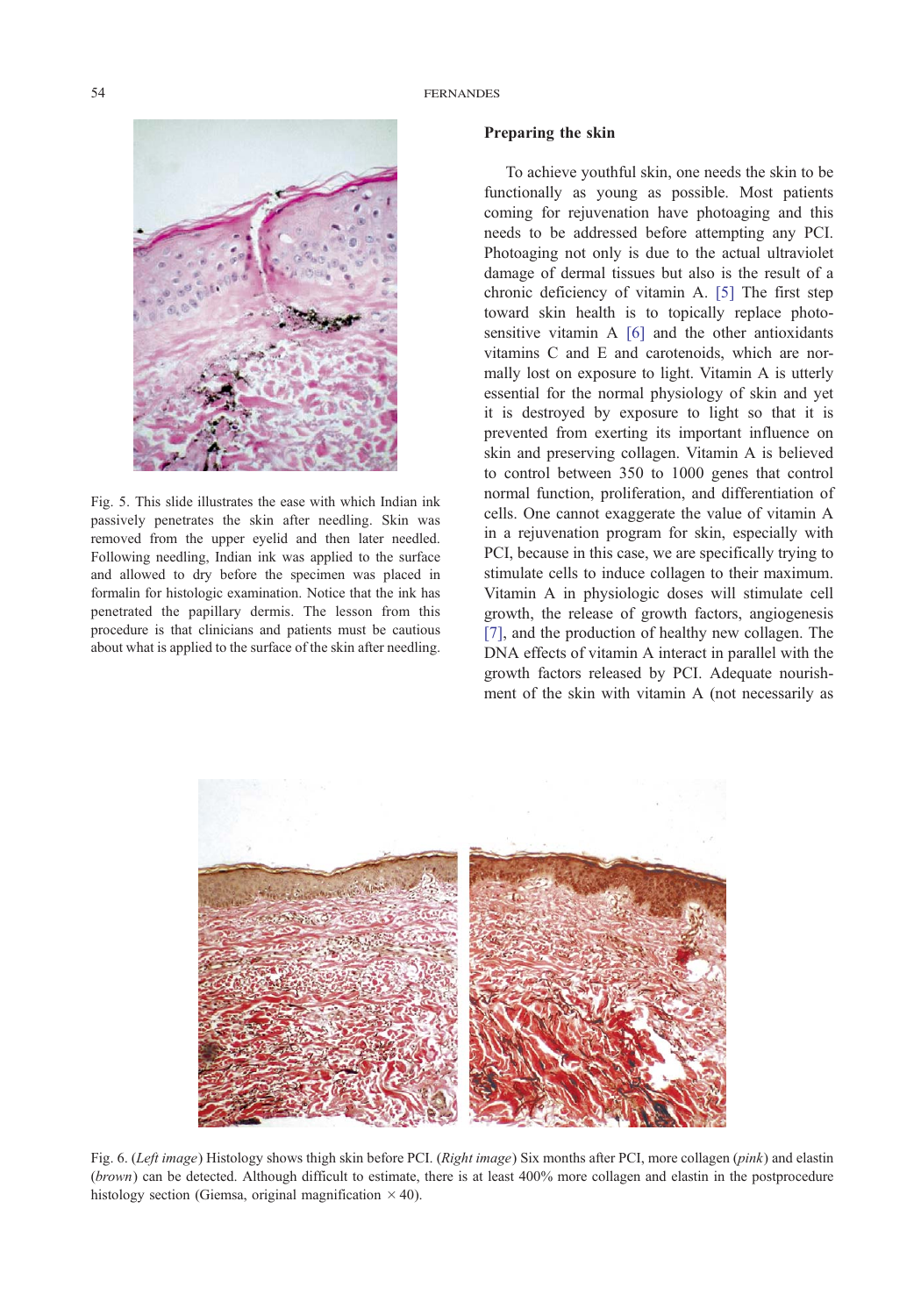<span id="page-4-0"></span>

Fig. 7. Phase I of the inflammatory response showing the cascade of cytokines and growth factors following the initial injury of needling. At this stage, neutrophils are the dominant leucocytes but are gradually replaced by monocytes, the dominant leucocytes in phase II.

retinoic acid but also as retinyl esters, retinal, or retinaldehyde) will ensure that the metabolic processes for collagen production will be maximized and the skin will heal as rapidly as possible [\[8\].](#page-12-0)

Vitamin C is similarly important for collagen formation but is destroyed by exposure to blue light. Both of these vitamins need to be replaced every day so that the natural protection and repair of DNA can be maintained. As a result, the skin will take on a more youthful appearance. The addition of palmitoyl pentapeptide or other similar peptides also will ensure that better collagen will be formed. The use of a special device for microneedling of the skin (Environ Cosmetic Roll-Cit, Vivida c.c., Cape Town, South Africa) will ensure that higher doses of the active ingredients get into the skin. These chemicals, however, cannot achieve really youthful skin because the collagen immediately below the epidermis has

**Phase II** 

been destroyed by years of sun exposure and the production of collagen in this area needs to be stimulated by a more targeted technique.

#### Technique of percutaneous collagen induction

The skin is routinely prepared by using topical vitamin A and C and antioxidants for at least 3 weeks, but preferably for 3 months if the skin is very sun damaged. If the stratum corneum is thickened and rough, a series of mild TCA peels (2.5% – 5% TCA in a special gel formulation) will get the surface of the skin prepared for needling and maximize the result.

Under topical, local, or general anesthesia, the skin is closely punctured with the special tool that consists of a rolling barrel with needles at regular intervals. By rolling backward and forward with



Fig. 8. Phase II of the inflammatory response, which is predominantly the stage of tissue proliferation. Monocytes, keratinocytes, and fibroblasts continue to influence and be influenced by the release of growth factors. Keratinocytes stimulate growth of the epidermis and release growth factors to promote collagen deposition by the fibroblasts. New blood vessels are created, and there is a surge of matrix deposition. GAGs, glycosaminoglycans.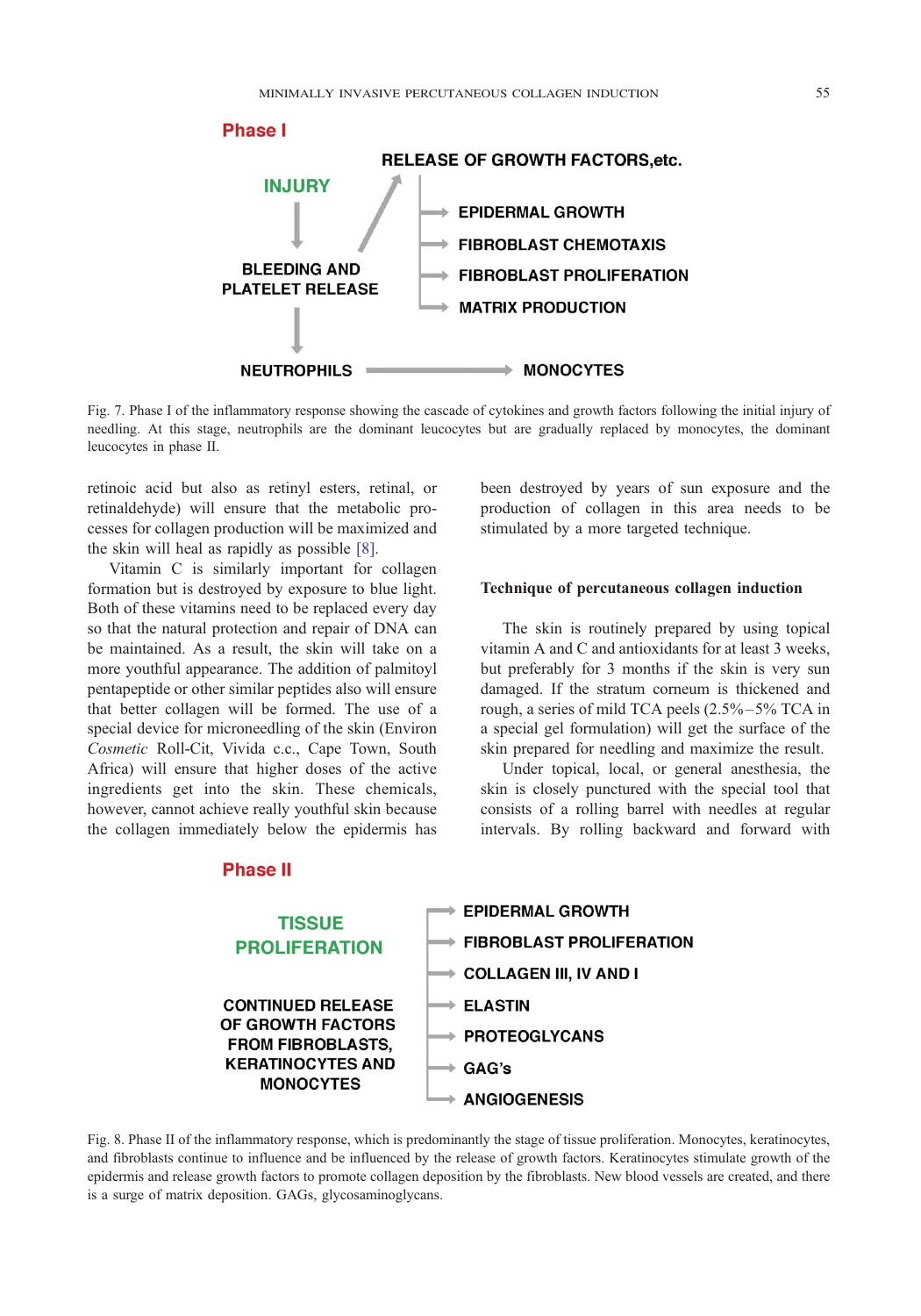

Fig. 9. The final remodeling phase of healing after PCI, which takes many months. Collagen type III is converted into collagen type I, and the skin becomes tighter. Blood supply is normalized, so the skin becomes smoother and has a natural color.

some pressure in various directions one can achieve an even distribution of the holes. The skin should be needled as densely as possible. Usually, as the needle holes get too close to each other, the needle ''slips'' into an established hole and so it seems impossible to over treat the skin. For very superficial small scars, I use a simple tattoo-artist's gun as described by Camirand and Doucet [\[3\].](#page-12-0) When using the tattooartist's machine, one has to be very careful not to overtreat an area because the skin can then be damaged because the needles plough their way through the skin and may remove the epidermis. The needles penetrate through the epidermis ([Fig. 8\)](#page-4-0) but do not remove it, so the epidermis is only punctured and will rapidly heal. The needle seems to divide cells from each other rather than cutting through the cells so that many cells are spared. Because the needles are set in a roller, the needle initially penetrates at an angle and then goes deeper as the roller turns. Finally the needle is extracted at the converse angle and therefore the tracts are curved, reflecting the path of the needle as it rolls into and then out of the skin. The epidermis and particularly the stratum corneum remain intact, except for these tiny holes, which are about four cells in diameter. The needles penetrate about 1.5 to 2 mm into the dermis (Fig. 9). Naturally, the skin bleeds for a short time, but that soon stops. The skin develops multiple microbruises in the dermis that initiate the complex cascade of growth factors that eventually results in collagen production (Fig. 10). After the bleeding stops, there is a serous ooze that has to be removed from the surface of the skin. Wet gauze swabs soak up most of the serous ooze. As the skin swells, the holes are closed, the edges of the epidermis are approximated, and the ooze stops. Noxious chemicals, however, may still penetrate the skin, so only safe molecules should be used topically (Fig. 11). After this serous leak has stopped, the skin is washed thoroughly and then covered with vitamin A, C, and



Fig. 10. Appearance of the skin 2 days after PCI.



Fig. 11. Appearance of the skin 5 days after PCI. Makeup can be used from about the fourth to the fifth day without problems.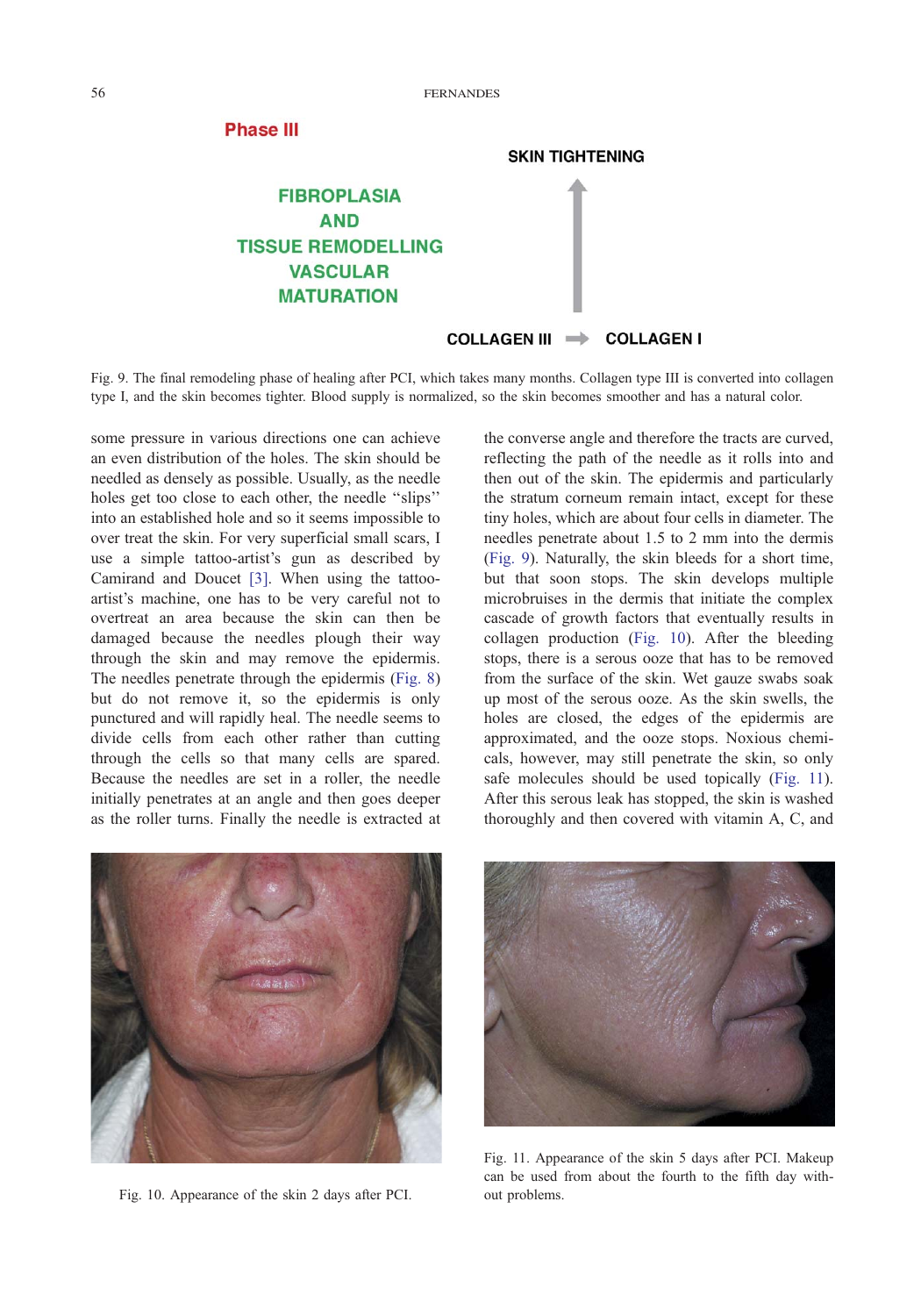

Fig. 12. Mirror image of the right eye of a patient who had PCI of the lower-eyelid skin done in conjunction with an upper blepharoplasty and lateral elevation of the eyebrow in a scarless technique devised by the author. The left image shows the right eyelid preoperatively and the right image shows the eyelid 6 months postoperatively.

E oil or cream (do not use ascorbic acid). The patient is warned that they will look terribly red and bruised, and they are encouraged to shower within a few hours of the procedure, when they return home.

#### Why percutaneous collagen induction works

PCI results from the natural response to wounding of the skin, even though the wound is minute and mainly subcutaneous. A single needle prick through the skin would cause an invisible response. It is necessary to understand that when the needle penetrates into the skin, this injury, minute as it might seem, causes some localized damage and bleeding by rupturing fine blood vessels. Platelets are automatically released and the normal process of inflammation commences, even though the wound is miniscule. A completely different picture emerges when thousands or tens of thousands of fine pricks are placed close to each other and one gets a field effect, because the bleeding is virtually confluent. This promotes the normal post-traumatic release of growth factors and infiltration of fibroblasts. This reaction is automatic and produces a surge of activity that inevitably leads to the fibroblasts being "instructed" to produce more collagen and elastin. The collagen is laid down in the upper dermis just below the basal layer of the epidermis (Fig. 12).

It now becomes important to understand the process of inflammation in detail. An excellent reference on this topic is the chapter ''Wound Healing'' by Falabela and Falanga in The Biology of the Skin [\[9\].](#page-12-0) There are three phases in wound healing:

- Phase I: inflammation, which starts immediately after the injury
- Phase II: proliferation (tissue formation), which starts after about 5 days and lasts about 8 weeks Phase III: tissue remodeling, from 8 weeks to about 1 year

## Phase I: initial injury

The inflammation phase starts when the needles prick the skin and rupture blood vessels and blood cells and serum gets into the surrounding tissue (Fig. 13). Platelets are important in causing clotting and releasing chemotactic factors, which cause an invasion of other platelets, leucocytes, and fibroblasts. The leucocytes, particularly neutrophils, then act on the damaged tissue to remove debris and kill bacteria. After the platelets have been activated by exposure to thrombin and collagen, they release numerous cytokines. This process involves a complex



Fig. 13. ( $A$ ) Upper lip before PCI showing lipstick tracking up the creases. ( $B$ ) Fourteen months after one PCI treatment. No fillers have been used.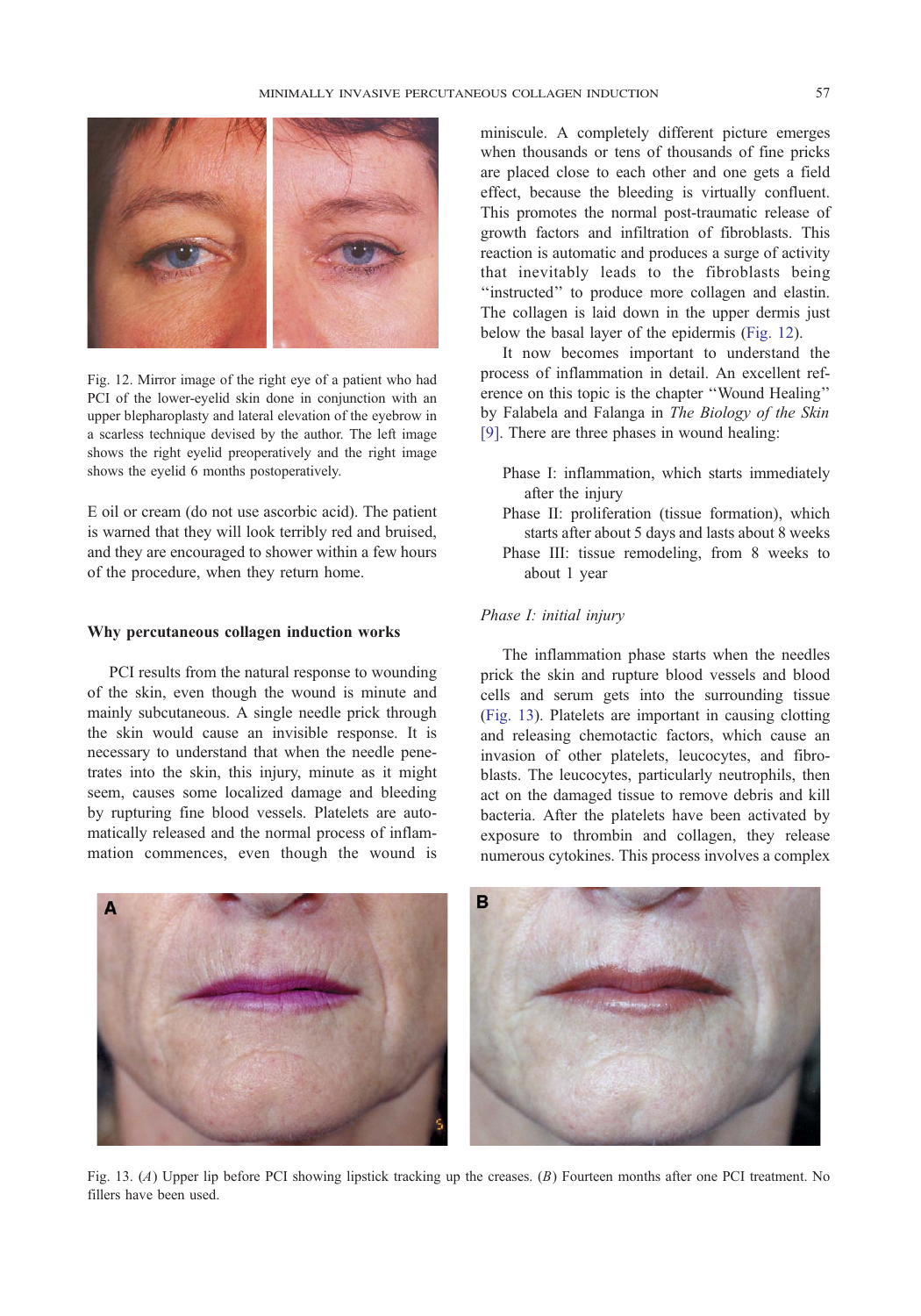concatenation of numerous factors that are important in (1) controlling the formation of a clot (eg, fibrinogen, fibronectin, von Willebrand factor, thrombospondin, ADP, and thromboxane); (2) increasing vascular permeability, which then allows the neutrophils to pass through the vessel walls and enter the damaged area; (3) attracting neutrophils and monocytes; and (4) recruiting fibroblasts into the wounded area.

Of special interest in understanding the action of PCI are the following:

- 1. Fibroblast growth factor: promotes not only fibroblast proliferation but also epidermal proliferation and stimulates the production of new blood vessels. Vitamin A is an essential regulator of differentiation of fibroblasts and keratinocytes so adequate doses in the tissues are required at this stage. In anticipation of the interrupted blood supply, it should be ensured that the highest-possible normal levels of vitamin A are stored in the skin before PCI.
- 2. Platelet-derived growth factor: chemotactic for fibroblasts and promotes their proliferation, meaning that more collagen and elastin will be made. The need for vitamin C at this stage becomes crucial because without adequate levels of this vitamin, proline and lysine cannot be incorporated into collagen and the strands will then be defective.
- 3. Transforming growth factor  $\alpha$  (TGF- $\alpha$ ): facilitates re-epithelialization. In the case of PCI, re-epithelialization is not an important action.
- 4. Transforming growth factor  $\beta$  (TGF- $\beta$ ): a powerful chemotactic agent for fibroblasts that migrate into the wound about 48 hours after injury and start producing collagen types I and III, elastin, glycoseaminoglycans, and proteoglycans. Collagen type III is the dominant form of collagen in the early wound-healing phase. Again, this action is heavily dependent on adequate doses of vitamin C. At the same time, TGF- $\beta$  inhibits proteases that break down the intercellular matrix.
- 5. Connective tissue activating peptide III: also promotes the production of intercellular matrix. Fibroblasts migrate into the area, and this surge of activity inevitably leads to the production of more collagen and more elastin. Vitamin A and C again are important mediators of this action.
- 6. Neutrophil activating peptide-2: has a chemotactic effect for neutrophils that then migrate into the wounded area. Neutrophils are important for killing bacteria and helping to debride

tissue but, in the case of PCI, their main action is the release of cytokines that enhance the effects of the platelet cytokines (eg, plateletderived growth factor and connective tissue growth factor).

#### Phase II: the period for tissue proliferation

As time passes, probably about 5 days in the case of PCI, neutrophils are replaced by monocytes ([Fig. 14\)](#page-8-0). The monocytes differentiate into macrophages and phagocytose the decaying neutrophils. They are very important for the later healing phases because they remove cellular debris and release several growth factors including platelet-derived growth factor, fibroblast growth factor, TGF- $\beta$ , and TGF- $\alpha$ , which stimulate the migration and proliferation of fibroblasts and the production and modulation of extracellular matrix. With PCI, there is only extravasated blood and very little connective tissue damage to be dealt with. Bacterial infection is rare, but it has been noticed that when the needled area gets infected, greater smoothing of skin may occur, probably due to a heightened growth factor response.

In standard wounds, the inflammatory phase ends after about 5 to 6 days, as proliferation and tissue formation ensue. In these cases, the main cell is the keratinocyte. Keratinocytes change in morphology and become mobile to cover the gap in the basement membrane. The changes include retraction of tonofilaments and the dissolution of desmosomes and hemidesmosomes so that the cells can migrate. Peripheral cytoplasmic actin filaments also are developed that ''pull'' keratinocytes together to close the wound. These actin filaments, however, are not an important factor in PCI because re-epithelialization, or the closure of the needle holes, occurs within a few hours after needling because the gap is so small. Disruption of the basement membrane by PCI destroys the lamina lucida and brings basal keratinocytes into direct contact with the underlying collagen, which inactivates laminin and stimulates keratinocyte migration. When the keratinocytes have joined together, they start producing all the components to re-establish the basement membrane with laminin and collagen types IV and VII. A day or two after PCI, the keratinocytes start proliferating and act more in thickening the epidermis than in closing the defect.

Initially after PCI, the disruption of the blood vessels causes a moderate amount of hypoxia. The low oxygen tension stimulates the fibroblast to produce more TGF- $\beta$ , platelet-derived growth factor, and endothelial growth factor. Procollagen mRNA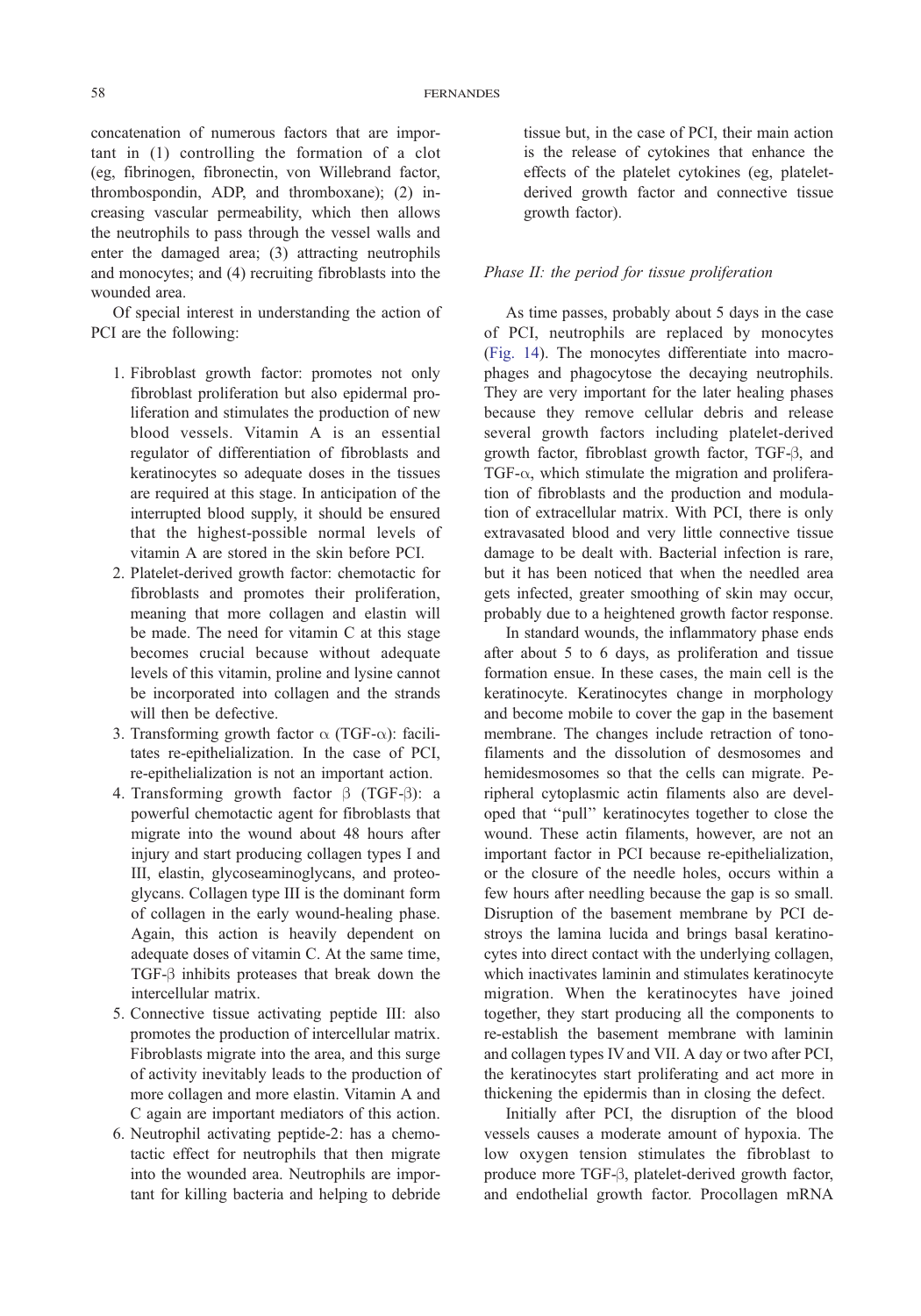<span id="page-8-0"></span>

Fig. 14. (A) Before PCI. (B) One year after treatment of PCI.

also is upregulated, but this cannot cause collagen formation because oxygen is required (which only occurs when re-vascularization occurs). Collagen type III is the dominant form of collagen in the early wound-healing phase and becomes maximal 5 to 7 days after injury. The longer the initial phase, the greater the production of collagen type III.

If the injury extends deeper than the adnexal structures, then myofibroblasts may contract the wound considerably. Although the injury in skin needling extends deeper than the adnexal structures, because the epithelial wounds are simply cleft, myofibroblast wound contraction may not play a part in the healing.

A number of proteins and enzymes are important for fibroplasia and angiogenesis that develop at the same time. Anoxia, TGF- $\beta$ , and fibroblast growth factor and other growth factors play an important part in angiogenesis. Fibroblasts release insulinlike growth factor that is an important stimulant for proliferation of fibroblasts themselves and endothelial cells. Insulinlike growth factor is essential in neovascularisation. Insulinlike growth factor or somatomedin-C also is one of the main active agents for growth hormone.

Integrins facilitate the interaction of the fibroblasts, endothelial cells, and keratinocytes.

## Phase  $III -$  the process of tissue remodeling

Tissue remodeling continues for months after the injury and is mainly done by the fibroblasts (Fig. 15). By the fifth day after injury, the fibronectin matrix is laid down along the axis in which fibroblasts are aligned and in which collagen will be laid down.  $TGF- $\beta$  and other growth factors play an important$ part in the formation of this matrix. Collagen type III is laid down in the upper dermis just below the basal layer of the epidermis.

Collagen type III is gradually replaced by collagen type I over a period of a year or more, which gives increased tensile strength. The matrix metalloproteinases (MMPs) are essential for the conversion process. The various MMPs are generally



Fig. 15. Mirror image of the right side of the face preoperatively (left image) and 4 months after whole face needling (right image). The upper lip was initially needled three times 2 years before, at monthly intervals. The lower eyelid has been needled only once.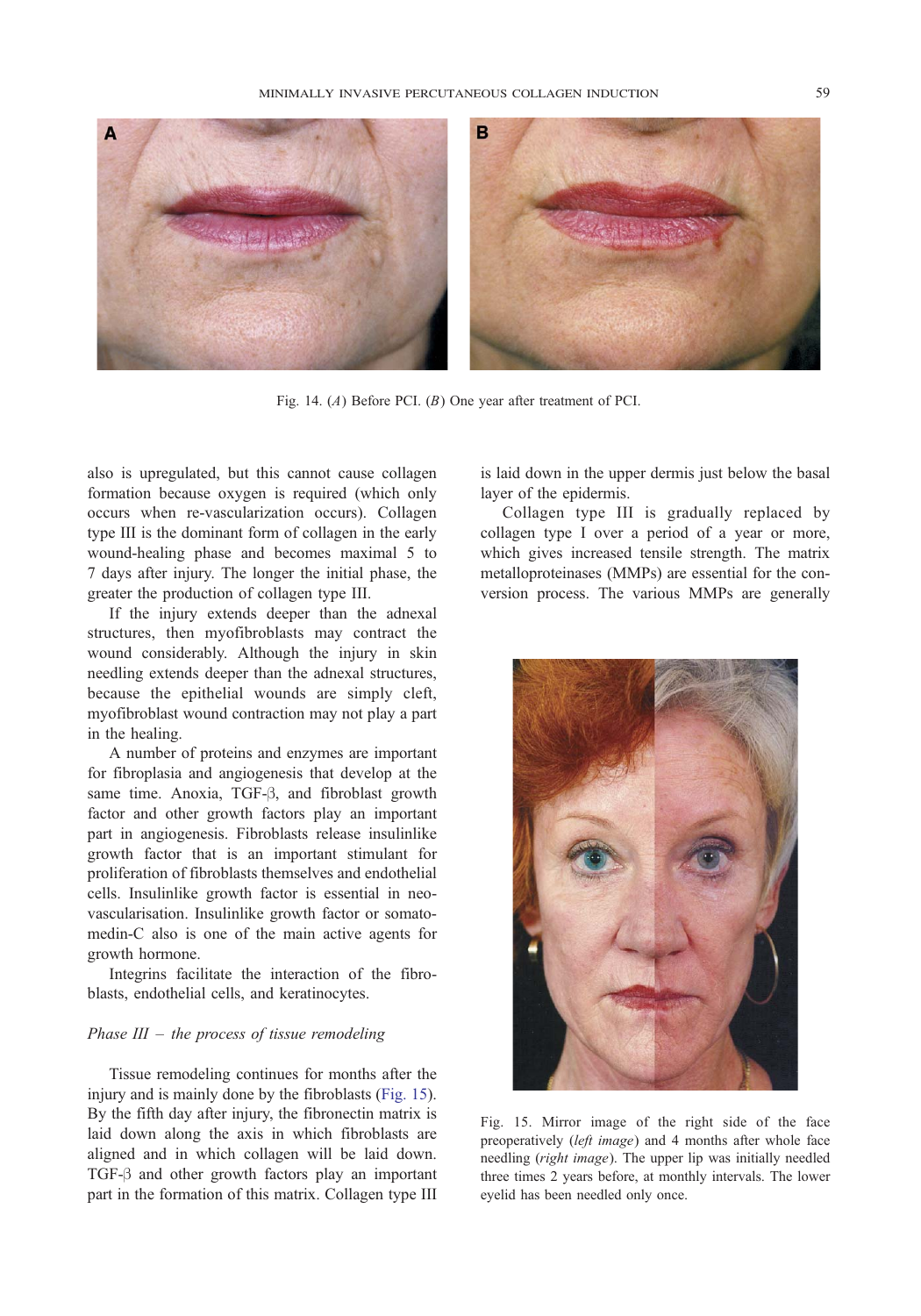

Fig. 16. Mirror image of the right side of the face of a patient previously treated with extensive silicon injections that resulted in terrible wrinkling and sagging of her facial skin. This wrinkling and sagging had improved with suction aspiration and a face-lift. (Left image) One year after the face-lift. The skin is still terribly wrinkled and sagging. (Right image) The patient 1 year after PCI of the whole face and a scarless malar lift without any skin excision.

classed as MMP-1 (collagenases), MMP-2 (gelatinases), and MMP-3 (stromelysins).

# Care of the skin after percutaneous collagen induction

Immediately after the treatment, the skin looks bruised, but bleeding is minimal and there is only a small ooze of serum that soon stops. The author recommends soaking the skin with saline swabs for an hour or two and then cleaning the skin thoroughly with a Tea Tree Oil-based cleanser. The patient is encouraged to use topical vitamin A and vitamin C as a cream or an oil to promote better healing and greater production of collagen. The addition of peptides like palmitoyl pentapeptide could possibly ensure even better results.

At home, the patient should stand under a shower for a long time, allowing the water to soak into the surface of the skin. Bathing is discouraged because of potential contamination from drains and plugs. Patients should be reminded to use only tepid water because the skin will be more sensitive to heat. While the water is running over the face or body, the patient should gently massage the treated skin until all serum, blood, or oil is removed. The importance of a thorough but gentle washing of the skin, a few hours after the procedure, cannot be stressed enough.

The skin will feel tight and may look uncomfortable in a few cases. Most patients say that the skin is a little sensitive but the major complaint is about the bruising and swelling. The following day, the skin looks less dramatic (Fig. 16) and by day 4 or 5, the skin has returned to a moderate pink flush, which can easily be concealed with makeup (Fig. 17). Men usually seem to heal faster and are less bruised than women. From day 3 or 4 onward, iontophoresis [\[10\]](#page-12-0) and low-frequency sonophoresis of vitamin A and C could maximize the induction of healthy collagen. Iontophoresis also tends to reduce the swelling of the skin, which also helps the patient look better sooner. Low-frequency sonophoresis can be used alone without iontophoresis to enhance penetration of palmitoyl pentapeptide or other peptides (eg, palmitoyl hexapeptide, copper peptides, and so forth), which also may increase the creation of healthy collagen and elastin.

After the skin has been needled, it becomes easier to penetrate, and much higher doses of vitamin A become available in the depth of the skin. Higher doses of vitamin A may cause a retinoid reaction



Fig. 17. Mirror image of the right breast to show stretch marks before PCI (left image) and 6 months after PCI (right image). The stretch marks have become virtually invisible.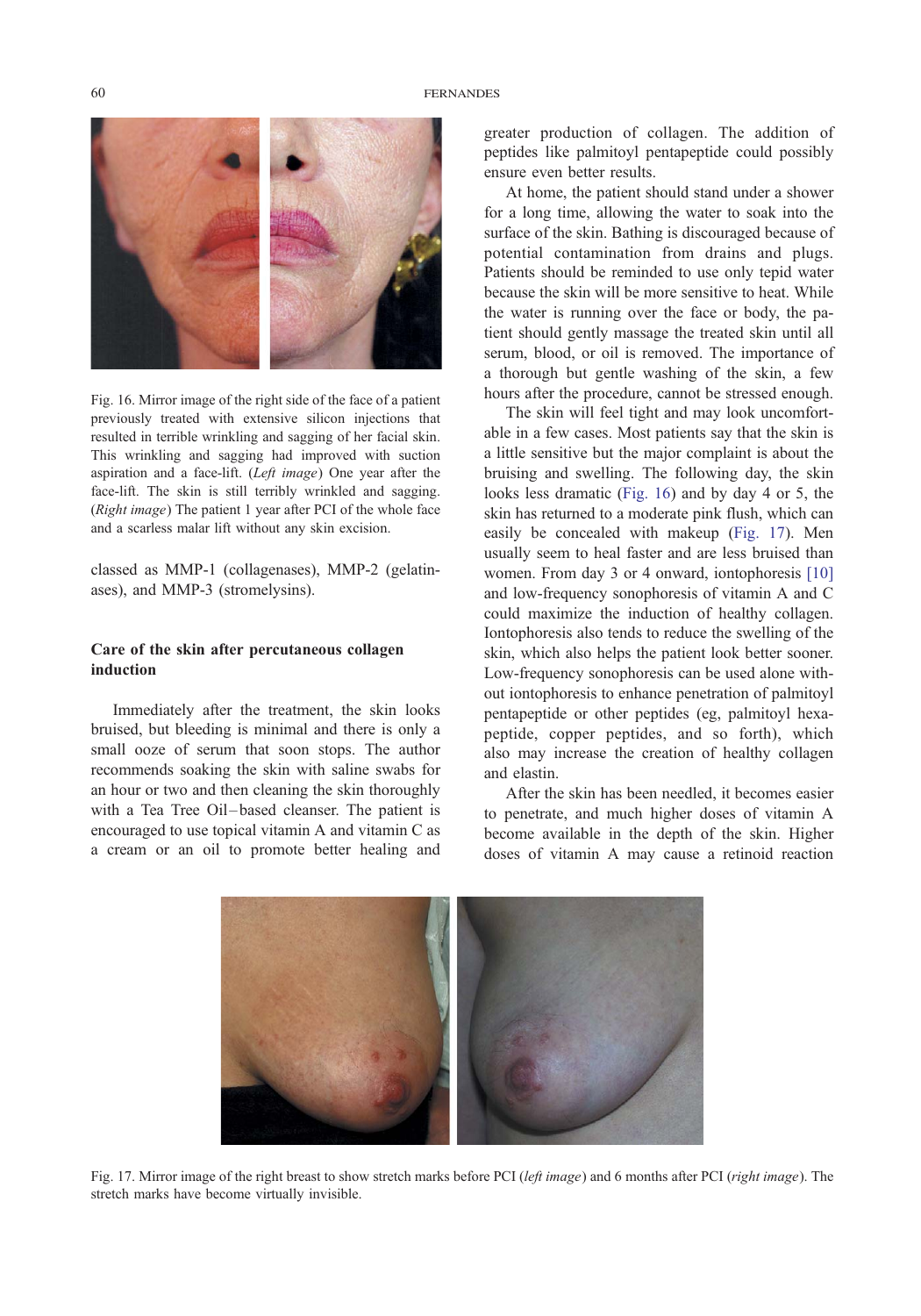<span id="page-10-0"></span>even though the milder forms of vitamin A (eg, retinyl palmitate) are being used. This reaction will aggravate the pink flush of the skin and also cause dry, flaky skin. Needling may cause some slight roughness of the skin surface for a few days, and this condition is definitely worse when topical vitamin A is used. The clinician should ignore this and urge the patient to continue using the topical vitamin A. Patients usually anticipate that their skin will get red and do not complain much about that but become concerned about the dryness. It should be remembered that the skin has lost the important barrier function of keeping the water inside the skin. Until this barrier function is restored completely after a few days, the skin will feel dry. A hydrating cream or even petrolatum can be used to soothe the dry sensation.

When the patient has not cleaned the skin thoroughly, a fine scab may form on the surface. The formation of scabs should be discouraged because they may cause obstruction and the development of simple milia or tiny pustules. Milia are uncommon but when they occur, they should be treated by pricking and draining. Tiny pustules are more common and usually found in patients treated for acne scars. It is important to open them early and make sure that the skin has been cleaned thoroughly and that there is no serous residue on the surface. When the pustules are allowed to dry on the skin, they will form thin scabs that effectively prevent the penetration of the vitamins necessary for a successful treatment.

The patient should avoid direct sun exposure for at least 10 days if possible and use a broad-brimmed hat or scarf to protect the facial skin.

Patients may shocked when they look in the mirror, but this procedure is a far less shocking experience than laser resurfacing.

The treatment can be repeated a month later, but the best interval between treatments is presently

unknown. If a clinician intends to achieve a smoothing comparable to a laser resurfacing, then depending on the original state, a patient may require three or even four treatments. The results that are achieved are not temporary but endure for many years. Again, it should be emphasized that this progress is utterly dependent on adequate nutrition for the skin.

# Predicted appearance after percutaneous collagen induction

- 1. Immediately after procedure: bleeding and bruising
- 2. Five to 20 minutes after procedure: bleeding stops quickly; serum oozes from the skin
- 3. Day 1: bruised and dark purple-red appearance in light skin; puffy facial appearance; some bruising, especially close to eyes and in thinskinned areas
- 4. Day 2: red-purple hue on light skin like a moderate sun burn; bruising, if any, starts to lighten; swelling may be worse on the second day in many people, and most people are not ready to be seen in public at this stage
- 5. Day 3: appearance still pink, with bruising getting steadily lighter; swelling reduced; some people ready to appear in public but could be conspicuous
- 6. Day 4 to 6: minimal swelling; bruising will take a few days to disappear; can use makeup; patient can appear in public with confidence with the use of makeup
- 7. Day 7: in most patients, very few signs are visible of the procedure. Most patients should be advised to stay off work for between 5 and10 days if they deal with people at work and are sensitive about their own appearance



Fig. 18. Mirror image of the right arm shows wrinkling and loose skin prior to PCI (left image) and tighter skin 4 months after one session of PCI (right image).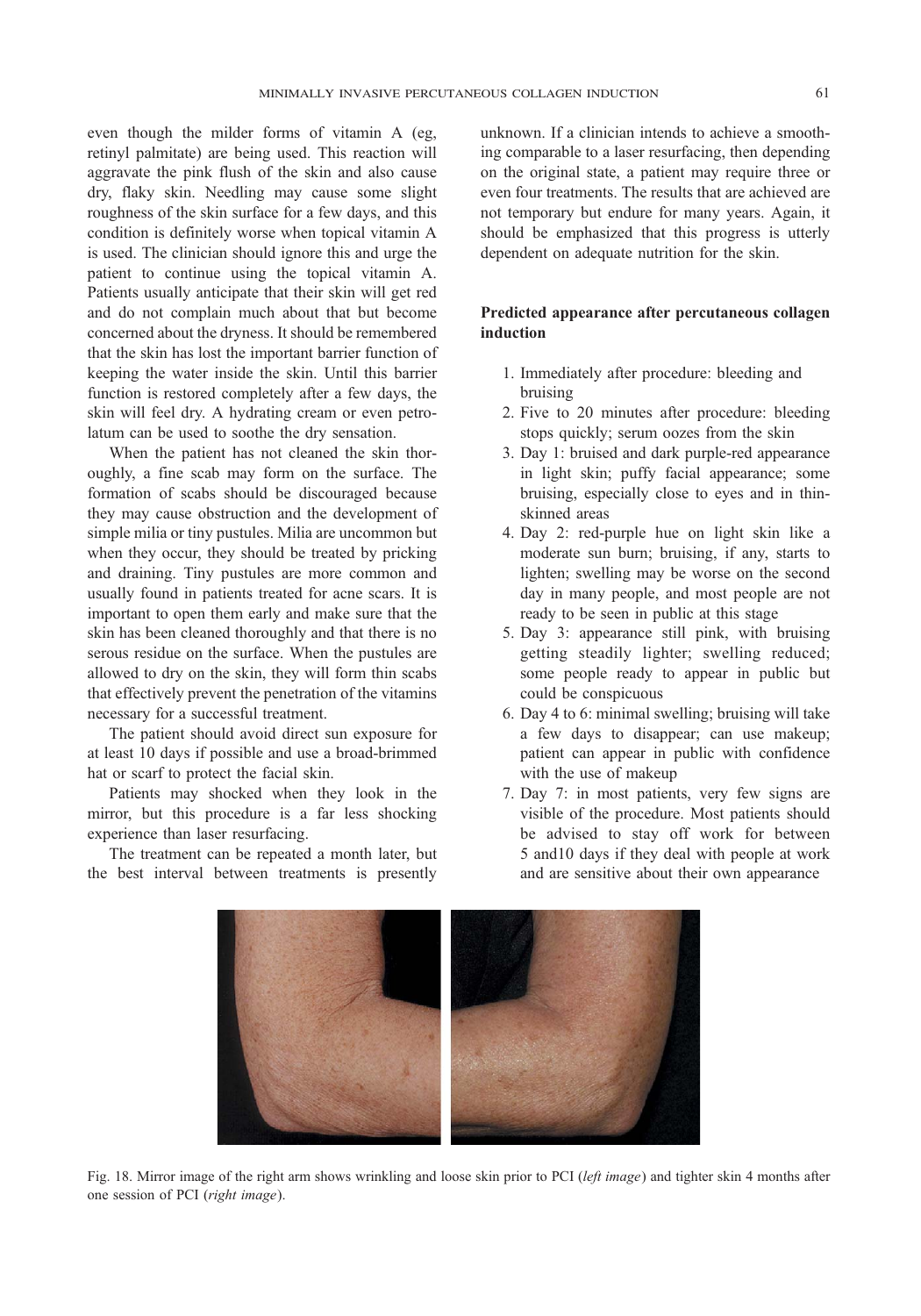#### Note about darker, pigmented skin

Most patients with dark, type IV and V skin will not show the amount of bruising that Medical Roll-Cit usually causes. The skin will appear puffy, and bruising might be visible only in thin-skinned areas such as around the eyes. Changes are a lot less visible than in light-skinned individuals. Darker-skinned patients should protect the skin from exposure to sunlight and, if necessary, a zinc oxide paste should be used to ensure ultraviolet light protection. A complication many people fear is the risk of hyperpigmentation. Tattoos are rarely hyperpigmented, even in darker-skinned people. The author has never seen hyperpigmentation in patients with darker skins (eg, African, Indian, Malaysian, Chinese, Mediterranean) that have been needled.

#### Results of percutaneous collagen induction

PCI has been used with success for lower-eyelid wrinkles (see [Fig. 2\)](#page-1-0), upper-lip lines (see [Figs. 3](#page-2-0) and 4), facial wrinkles (see [Fig. 5;](#page-3-0) [Fig. 18\)](#page-10-0), and lax photo-damaged skin on the arms (see [Fig. 7\)](#page-4-0), abdomen (Fig. 19), and legs. It is also useful for reducing the appearance of stretch marks (see [Fig. 6\)](#page-3-0) so that they become almost invisible. It is particularly useful for acne scars and post burn scars. The scars will flatten and, after a few treatments, the mesh marks of skin grafts will be less obvious.



Fig. 19. Mirror image of the right side of the abdomen before PCI (left image) and 4 months after PCI (right image) showing smoothening of the abdominal skin. A second session of PCI will smoothen the redundant skin.

#### Advantages of percutaneous collagen induction

- 1. PCI does not damage the skin. Histology has shown that the skin is indistinguishable from normal skin and that the epidermis may show more dermal papillae.
- 2. Skin becomes thicker, with greater than a 400% increase in collagen deposition and significantly more elastin ([Fig. 6\)](#page-3-0).
- 3. Any part of the body may be treated.
- 4. The healing phase is short.
- 5. Compared with laser resurfacing, it is less expensive and the skin is healthier.
- 6. May be safely done in people with darker pigmented skin, without fear of hyperpigmentation.
- 7. The skin does not become sun sensitive.
- 8. Can be done on people who have had laser resurfacing or have very thin skin.
- 9. Telangiectasia generally improves probably because the vessels are ruptured in so many places that they cannot be repaired.
- 10. The technique is easy to master using a new tool that has been specially designed for the procedure and does not necessarily have to be done by a plastic surgeon or dermatologist.
- 11. PCI can even be done using topical anesthesia for limited areas.

#### Disadvantages of percutaneous collagen induction

- 1. Exposure to blood. This procedure is relatively bloody, much the same as dermabrasion.
- 2. Although PCI cannot achieve as intense a deposition of collagen as laser resurfacing, the treatment can be repeated to get even better results that will last as long if not longer than laser resurfacing.
- 3. Overaggressive needling may cause scarring, particularly when using a tattoo gun. This scarring does not seem to occur when using the special barrel of needles.
- 4. Herpes simplex is an uncommon complication and patients are instructed to use a topical virocidal if they feel the tingling feeling typical of herpes.

## Summary

PCI is a simple technique and, with the right tool, can thoroughly puncture any skin easily and quickly. Although a single treatment may not give the